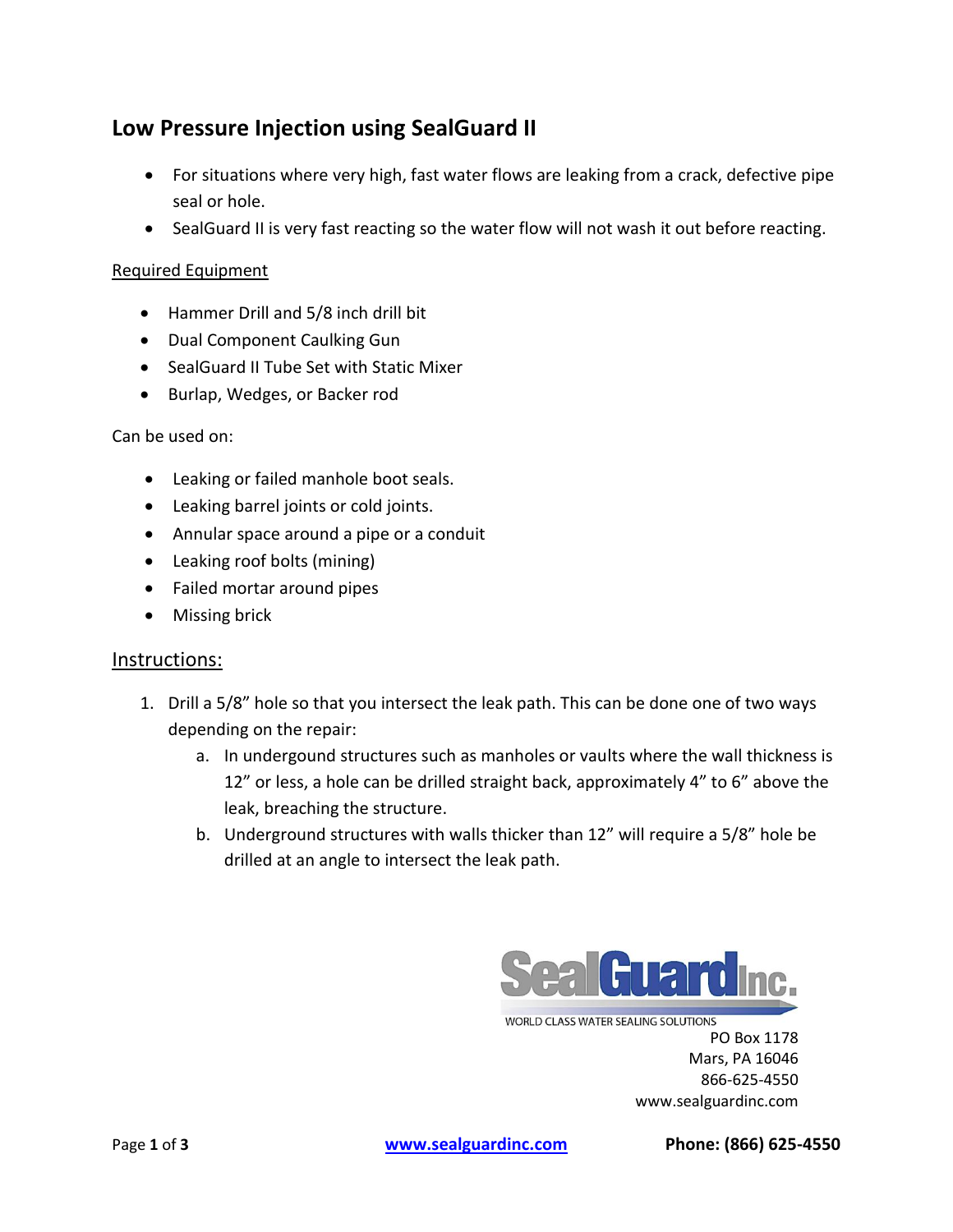

While this drawing is of a manole, it illustrates the principal of drilling through the substrate on the left, intersecting the leak path on the right.

## IMPORTANT NOTE ABOUT DRILLING A HOLE TO INJECT SEALGUARD II

- $\triangleright$  If, once you have drilled your hole you do not get a return of water, it will probably be necessary to drill another. Usually when water is flowing at a high rate of speed it will flow back through a hole that intersects it.
- $\triangleright$  After the hole is drilled and return verified, it may be necessary to chink the leak with an appropriate material (see "Chinking" definition in Section 2). A rough rule of thumb is if the water is flying from the leak, chink, if it is merely flowing you should be fine without it, although it never hurts to do so.
- 2. Prepare SealGuard II Tube for Injection:
	- a. Remove nut from top of tube set and place over static mixer.
	- b. Remove the tab on the top of the SealGuard II tube and connect it to the static mixer using the nut to tighten the assembly.
	- c. Place tube set into the dual component caulking gun & jam static mixer snugly into your injection hole.
- 3. Pump SealGuard II vigorously, stopping when either the hole will not accept any more or when you see a show of material at the face and the leak stops. DO NOT FORCE